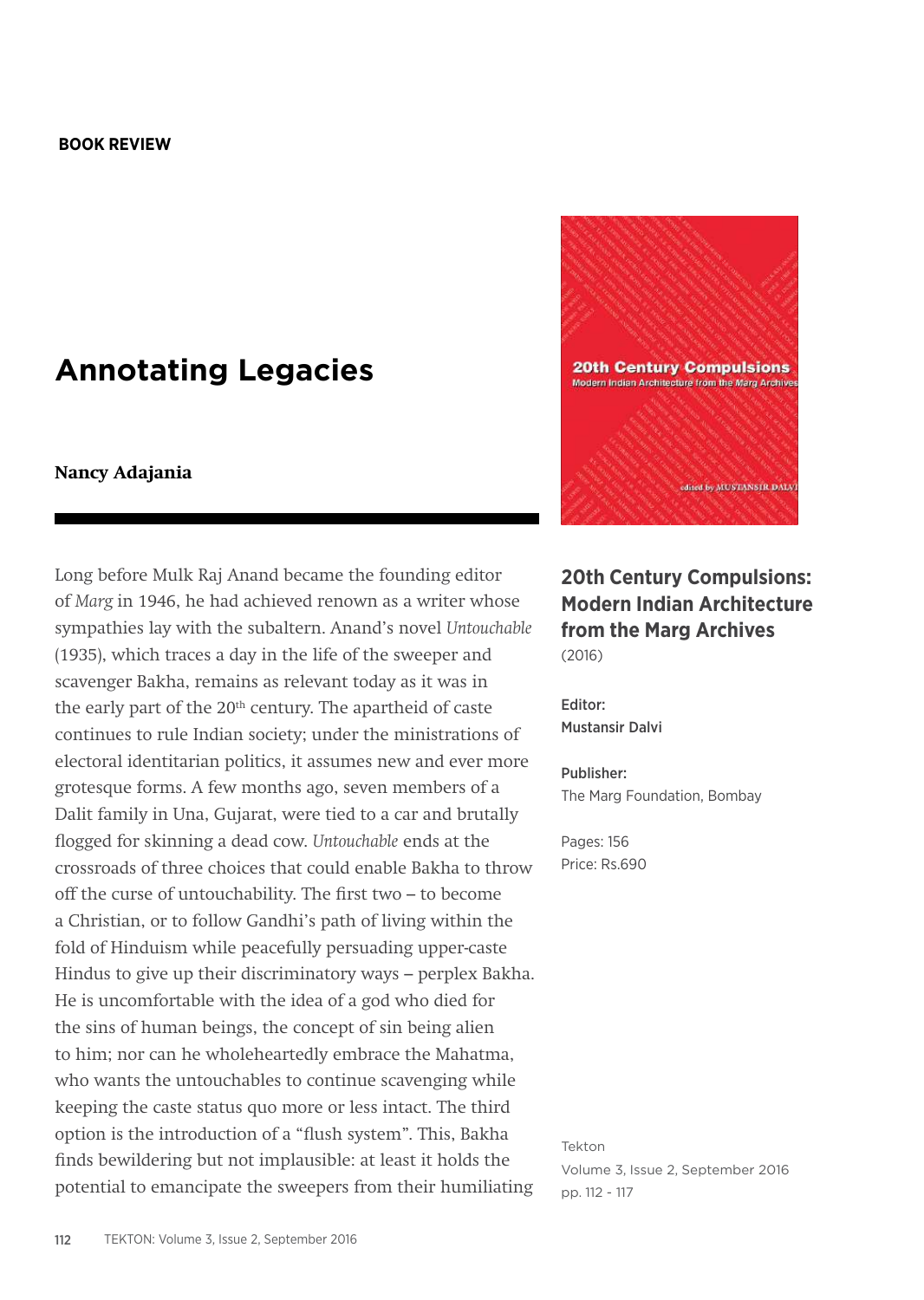routines, and could lead to a casteless and classless society.

As readers, we recognise that Mulk Raj Anand's own convictions were squarely premised on the third choice: the promise of a modern machine age that would overrule superstition and act as the harbinger of social equality. This technocratic dream became a reality in the Nehruvian republic, which valorized the engineer as a national hero. It is not surprising, then, that the advertisements in the early editions of the *Marg* magazine publicized the building materials and accoutrements for a modern nation.

The debates that animated Anand's work as a writer and activist for various causes were formative for many members of his generation, and shaped the institutions they founded or developed. These debates concerned the civilizational past, as it lingered in the present: Was it a hindrance to the project of modernity; or could it be integrated into a uniquely Indian vision and practice of the modern? Related to this was the tension between the nationalist and the internationalist worldviews. The impact of these debates on Indian architecture is foregrounded by the architect and academic Mustansir Dalvi in an anthology of essays that he has edited, *20th Century Compulsions: Modern Indian Architecture from the Marg Archives.* By harvesting and annotating essays published over three of the most formative decades for modern Indian architecture – 1946 to 1972 – Dalvi has produced an extremely valuable and indeed essential pedagogic resource. It will undoubtedly instruct and edify generations of students. Importantly, he has deliberately eschewed *Marg's*  signature coffee-table format in favour of a handy demy octavo format. Punctuated with discreet illustrations and historically relevant facsimiles, this volume is both accessible and portable for the student and layperson.

The occasion of the publication of this anthology is significant. Early in 2016, the curators of the exhibition-conference constellation, *The State of Architecture: Practices and Processes in India– Rahul Mehrotra, Ranjit Hoskote and Kaiwan Mehta* – put together a large display of architectural practices in India since Independence, replete with Eamesian timelines and elaborate infographics, at the National Gallery of Modern Art, Bombay, up the street from the Army & Navy Building, historically the editorial headquarters of *Marg*. In keeping with their ethic of producing broad-based didactics for the study of post-Independence architecture, the curators of *State of Architecture* proposed the idea for such an anthology. Under Dalvi's deft editorial baton, we now have at our disposal crucial evidentiary material that allows us to map the curve of late-colonial and early post-colonial discourse on architecture in India.

*Marg* borrowed its acronym, the Modern Architectural Research Group, from the eponymous MARS Group, which was founded in Britain in 1933 by architects such as Wells Coates, Maxwell Fry and F R S Yorke. While the magazine was influenced by MARS' utopian socialist ideas concerning urban planning, it also aimed to craft an independent 'path' (the Sanskrit meaning of the term) for itself. The founding team of *Marg* in 1946 included Anand and his assistant editor Anil de Silva, who was one of the founders of IPTA (Indian People's Theatre Association), as well as the art historian and collector of miniature paintings Karl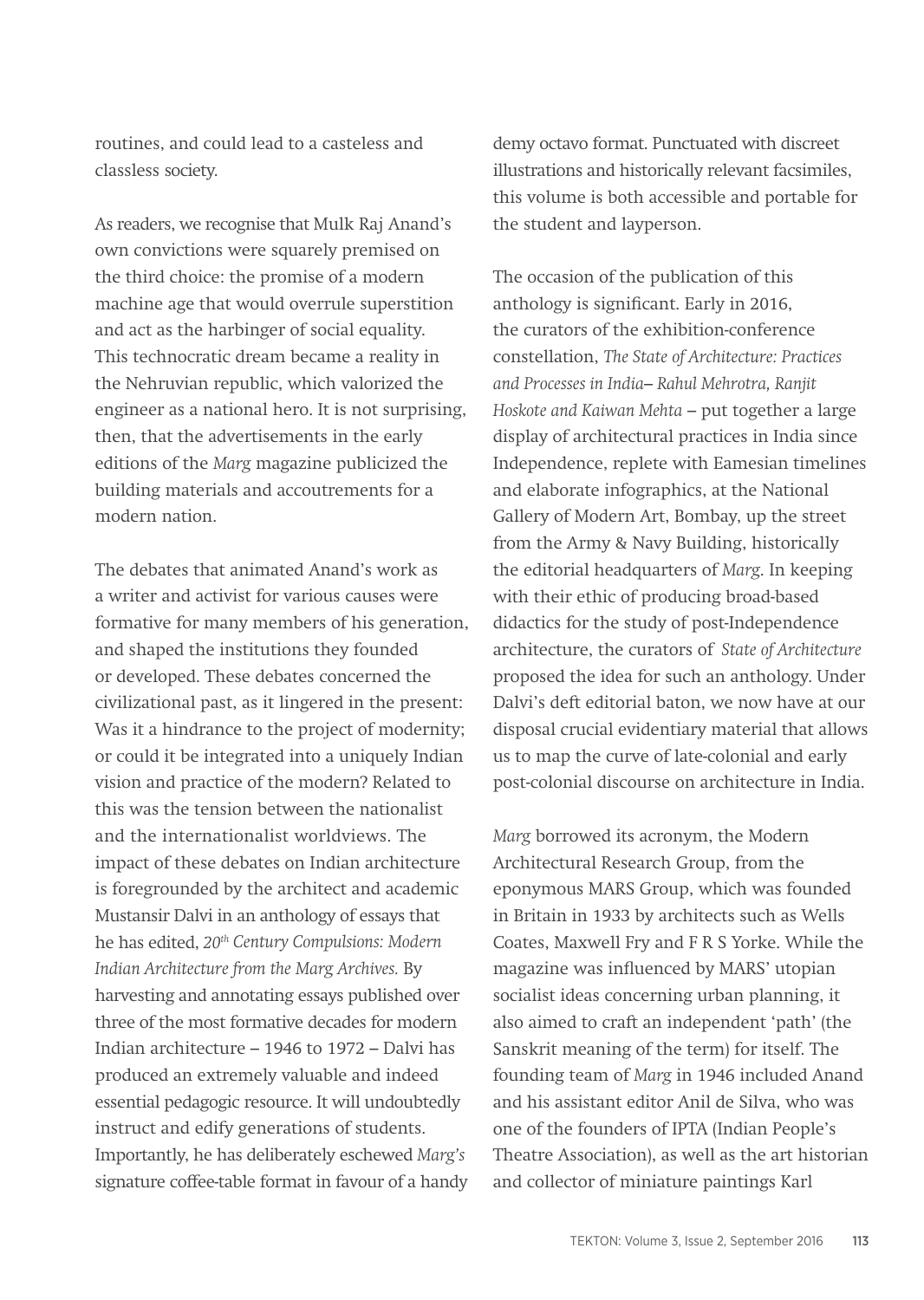Khandalavala, who acted as the art advisor. The panel of contributing editors for the first issue comprised, among others, Otto Koenigsberger, M J P Mistri, Hermann Goetz, Rudy von Leyden, and Anil de Silva's sister, Minnette De Silva, who was the first trained Sri Lankan woman architect.

Anand declared his activist predilection from the very inception of the magazine, describing the first issue as a "manifesto…to spread the knowledge of the ancient and contemporary principles of architecture in our country and abroad." (p.10) And indeed, this first issue carried an actual and extraordinary 10-page manifesto of intent and historical purpose shaped in the finest spirit of the avant-garde. Titled 'Architecture and You', this fascinating document – which has been reproduced in facsimile in Dalvi's anthology – works its spell through a combination of strategies including the line drawing, the diagram, the plan, the rebus, the photographic chart, and the assemblage of quotations. Uncompromising in its ideological stance and rhetoric, it makes no bones about abhorring an architecture that is based on either a "spurious antiquity" or a "vulgar modernity" (p.82). The ideal architecture, according to this manifesto, is one that marries superior engineering skills with an understanding of social needs (p.78); it extols the virtues of the machine as "the new and wondrous tool" of freedom (p.78). It heavily underlines the need for a context-specific architecture that is sensitive to the climate, material and topography and favours a socialist distribution of wealth as being truly expressive of a productive contemporary "national character" (p.85) while condemning an empty "nationalism" that invokes historical symbols and vocabularies that are mere fetishes or

fossils in the present. The manifesto cautions architects against producing such a bogus "Indian Style of architecture" based on the arbitrary grafting old architectural expressions on new forms; one of the illustrations of the Taj Mahal emphasizes this point with a blunt caption: "Railway station or Mogul palace?" (p.83) These caveats remain powerfully relevant even in 2016.

Viewed at a distance of 70 years, we admire the authors of this bold manifesto for their ability to wrestle with paradox. While acknowledging regional specificities and invoking a "national character", they yet repose their faith in the machine as a means of breaking down "the old regional and social barriers [to produce] an expression of life common to all the peoples of the world". [p. 86] Unsurprisingly, the manifesto opens with the cardinal Vitruvian principles of utility, stability and beauty in architecture and traces an arc to conclude with a paean to what seem like the contemporary incarnations of Vitruvius: the unornamented, internationalist approaches of Erich Mendelsohn, Le Corbusier and Frank Lloyd Wright.

Such an intense life of the mind, such a commitment to sustain a relay between ideas and practice, distinguished the work of the contributors to *Marg* whose writings appear in Dalvi's selection. Here we find the legendary Scottish sociologist and town planner Patrick Geddes, forerunner to the ecologists of a later generation, writing on 'Trees and Open Spaces'. In turn, the American sociologist Lewis Mumford pays tribute to Geddes. The Germanborn architect and planner Otto Koenigsberger critiques the Greater Bombay Scheme as early as 1947, pointing out the absence of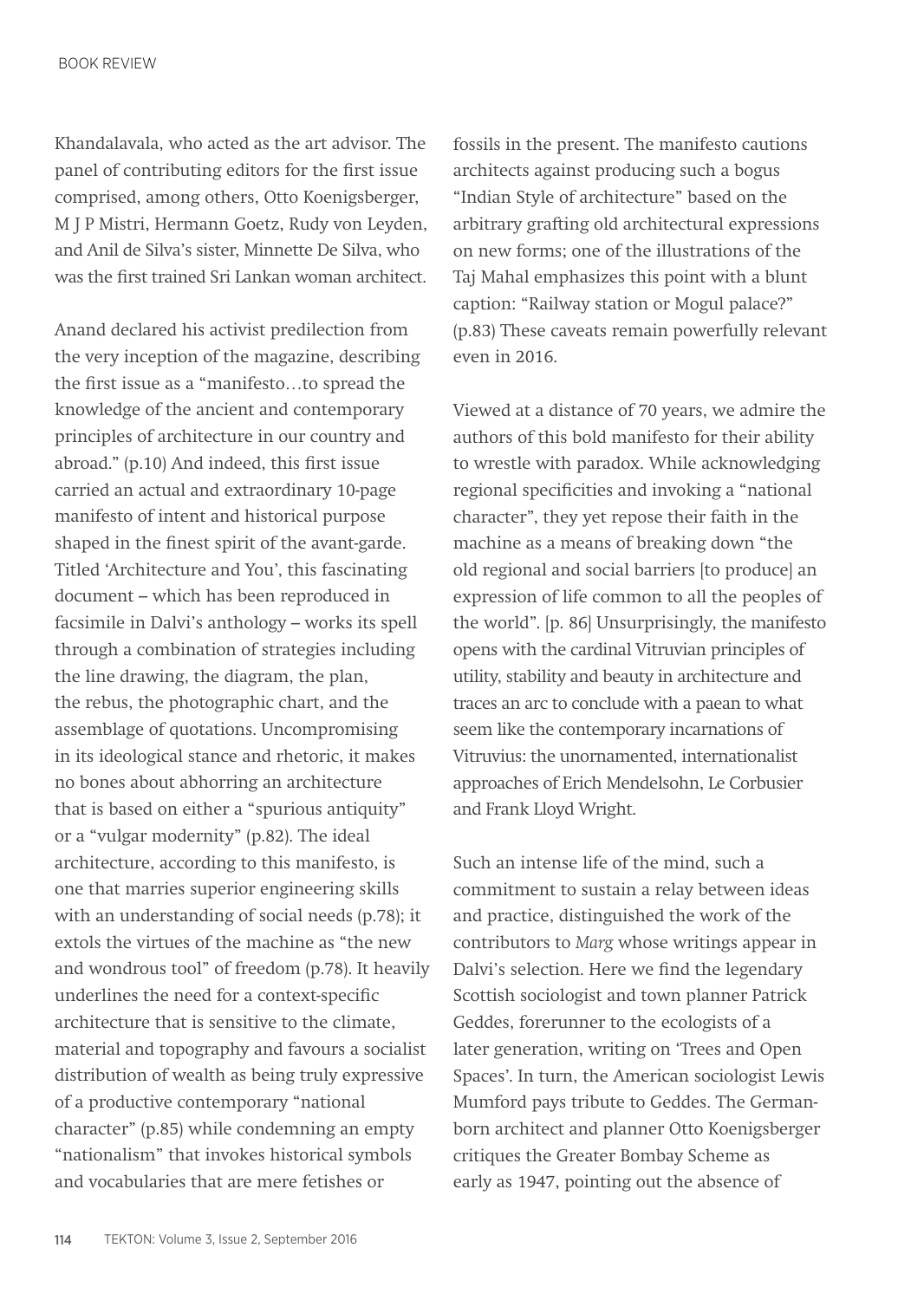clear terms of reference, and indicating concerns related to housing and traffic that to this day afflict Bombay's suburban sprawl. Distinguished international presences, drawn early into the ambit of *Marg,* live again in *20th Century Compulsions*: the poet and painter Emily Polk, who, with her husband, the architect Benjamin Polk, wrote an account of Nehru's India; the major modernist architect Jane Drew, who developed social housing projects in the UK, Africa and India, and who worked with her husband Maxwell Fry and Le Corbusier's cousin Pierre Jeanneret, on housing projects in Chandigarh in the 1950s. And there is, of course, that foundational figure in the narrative of postcolonial Indian architecture, Le Corbusier, represented in this anthology by two texts, 'Yesterday, Today and Tomorrow' and 'Urbanism', as well as by a note on him by his acolyte and future eminence of Indian architecture, B V Doshi.

It is interesting to follow the itineraries and affiliations of the Indian architects who wrote for *Marg* during the first three decades of its existence; Dalvi's selection includes two practitioners – Durga Bajpai and B V Doshi. I would particularly like to focus on Bajpai, who studied at the Massachusetts Institute of Technology (MIT), worked with the Finnish architect Alvar Aalto, and gave Bombay its first public art space, the Jehangir Art Gallery, which opened in 1952.

In his article, 'Co-operative Housing' (1951), Bajpai sketches out the socialist housing schemes of Scandinavian countries as possible templates for newly independent India. This essay resonates with the influence of Aalto, who taught at the Massachusetts Institute

of Technology (MIT) during World War II. A number of his students were subsequently involved in conceptualizing and devising inexpensive social housing in his native Finland, which had been devastated by the war. Since obtaining land was the biggest hurdle for cooperative housing societies in Scandinavian countries, it was acquired by municipalities and given to people at a very low rent. The idea was to enable people to lead productive lives of dignity, rather than to treat them as permanently stigmatized victims of abjection. Bajpai specifically celebrates the 'self-help housing' scheme in 1920s Stockholm, through which the tenants or owners of houses could assist in their construction, thus allowing them to participate in the city-building process rather than leaving them feeling distanced and alienated.

Bajpai hopes that Indians will stop complaining about their government's ineptitude and adopt the Scandinavian ethic of 'self-help'. The hope sounds a plangent idealism to our cynical ears. We know that, even as early as the 1950s, the unwieldy and inflexible bureaucratic machinery was unwilling to adapt itself to a citizen-oriented ethic, geared as it was to serve a resource- and rent-extractive colonial state. Land that was promised to the tiller remained with landlords in all but four districts in the country; rentiers and tenantry in the city were left locked in a violent embrace defined by arbitrary property ceilings, frozen rents, and a myopic refusal to take urban design seriously.

Whether in Bajpai's writing or in Anand's, the emphasis, in these early years, was on questions of social justice. Dalvi foregrounds Anand's editorial for the first *Marg* issue ('Planning and Dreaming', 1946), which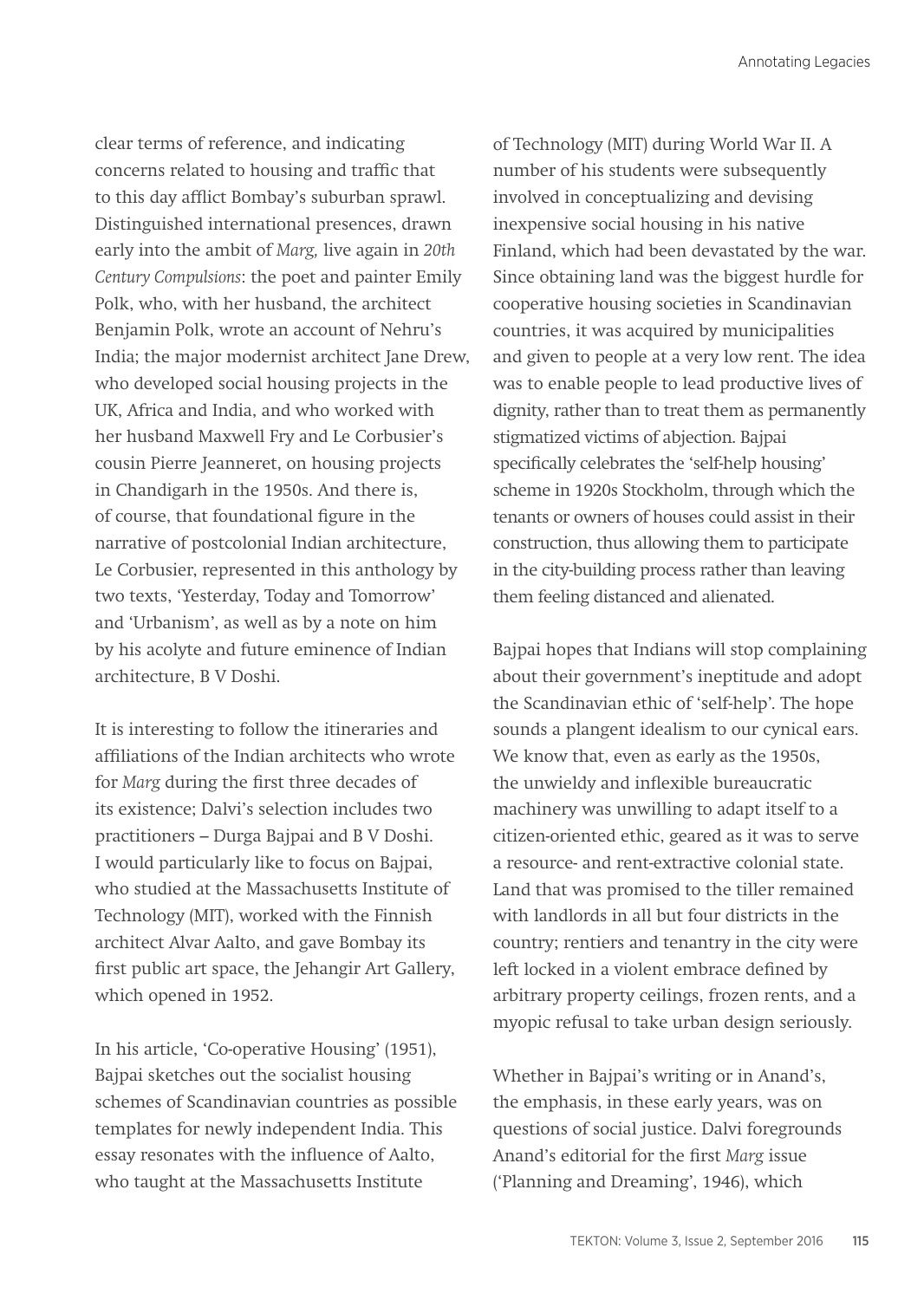envisaged planning as a holistic process that regarded the villages, towns and cities of India as a continuum, rather than adopting a model that articulated the dominance of the city over the hinterland (which, unfortunately, remains to this day the Indian State's default position). More significantly, for Anand, *homo ludens* (the human being as player) was as important as *homo faber* (the human being as maker). "[P] lanning… does not mean what it is superficially supposed to mean, a mechanized, regimented life," he wrote. "On the contrary, planning is like dreaming… of a new world." (p.15) *Marg's* strong advocacy of the plans for Le Corbusier's Chandigarh and Charles Correa, Shirish Patel and Pravina Mehta's New Bombay were to have a concrete influence on policy.

"Le Corbusier, of all the architects from the West, featured most prominently in the pages of *Marg*," writes Dalvi in his Introduction. "Mulk was both an advocate for the great master as an architect as well as for his proposal for Chandigarh." (p. 15) I find it ironic that Anand, who had fought on the Republican side in the Spanish Civil War and was a committed critic of Fascism, could also be a great votary of Le Corbusier. Anand, apparently, did or would not recognise the 'regimenting', protofascist implications of Corbusier'sapproach to urban planning. As early as 1925, in his megalomaniac Plan Voisin, Corbusier had proposed to bulldoze central Paris and replace it with 18 cruciform glass office towers, each 60 stories high, constructed in a rectangular grid of green space. In a sweeping, authoritarian gesture, Corbusier decreed that the technocratic elite and artists would inhabit the city centre while the workers would be shunted to the urban periphery. Fortunately for Paris, the Plan Voisin was junked by France's politicians.

We often repeat – and in repeating endow with the force of proverbial wisdom – Nehru's remark that the Chandigarh plan was a salutary whack on the head for Indians, which would jolt them out of their fossilized ways of living and being. But we forget that Corbusier served on the planning committee of the conservative Vichy regime during World War II, a regime that was distinguished for its anti-women and anti-Semitic attitudes, and which placed labour unions under tight surveillance.

This reviewer has long been perturbed by the fact that the ideological underpinnings of Corbusier's thought and work have not been subjected to critical analysis in India. This is not surprising, considering that he gave postcolonial India its first planned city and was a mentor figure or exemplar to an entire generation of Indian architects who were influenced by this iconic architectas-artist. To many Indian practitioners, his advent opened up imaginative horizons beyond the limited purview of a Britishcolonial architectural paradigm, and a way of connecting themselves with truly international tendencies. I would surmise that the key reason why Corbusier's role in the Vichy regime – and the authoritarianism of his urban planning and housing models – goes unexamined in the Indian architectural world is because architectural discourse is generally isolated from politics in this country. That, and the need among some Indian architects to spiritualize the Master's ideas and working concepts, especially that of "Modular Man". But unfortunately, this abdication of critique and espousal of enthusiasm and veneration begins with Anand, who should have known better.